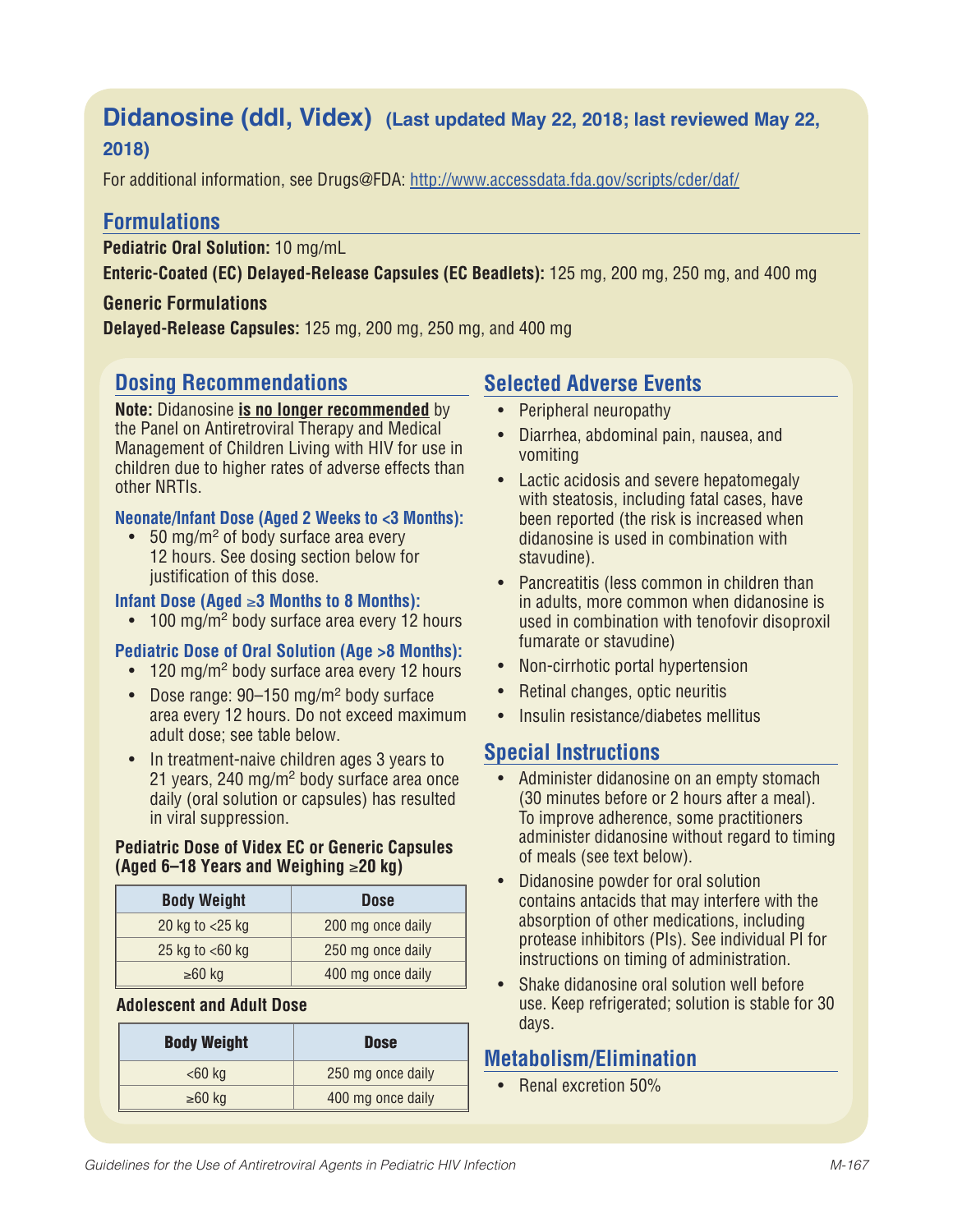#### **Pediatric and Adolescent Dose of Didanosine when Combined with Tenofovir Disoproxil Fumarate:**

- This combination should be avoided because of enhanced didanosine toxicity, reports of immunologic nonresponse, high rates of early virologic failure, and rapid selection of resistance mutations (see the Adult and Adolescent Guidelines).
- Decrease dosage in patients with impaired renal function. Consult manufacturer's prescribing information for adjustment of dosage in accordance with creatinine clearance.

*Drug Interactions* (see also the Adult and Adolescents Guideline and HIV Drug Interaction Checker)

- *Absorption:* Antacids in didanosine oral solution can decrease the absorption of a number of medications if given at the same time. Avoid giving other medications concurrently with didanosine oral solution.
- *Mechanism unknown:* Didanosine serum concentrations are increased when didanosine is coadministered with tenofovir disoproxil fumarate (TDF). This combination should be avoided.
- *Renal elimination:* Drugs that decrease renal function can decrease didanosine clearance.
- *Overlapping toxicities:* The combination of stavudine with didanosine may result in enhanced toxicity. This combination should be avoided (see the Major Toxicities section below).

### *Major Toxicities*

- *More common:* Diarrhea, abdominal pain, nausea, and vomiting.
- *Less common (more severe):* Peripheral neuropathy, electrolyte abnormalities, and hyperuricemia. Lactic acidosis and hepatomegaly with steatosis, including fatal cases, have been reported, and are more common when didanosine is used in combination with stavudine. Pancreatitis (less common in children than in adults, more common when didanosine is used in combination with TDF or stavudine) can occur. Increased liver enzymes, retinal depigmentation, and optic neuritis have been reported. Decreases in CD4 T lymphocyte counts have been reported when didanosine is used in combination with TDF.
- *Rare:* Non-cirrhotic portal hypertension, presenting clinically with hematemesis, esophageal varices, ascites, and splenomegaly, and associated with increased transaminases, increased alkaline phosphatase, and thrombocytopenia, has been associated with long-term didanosine use.<sup>1</sup>
- *Possible risk of cancer after in-utero exposure:* In a study of 15,163 children without HIV infection who were exposed to at least one nucleoside reverse transcriptase inhibitor (NRTI) *in utero*, 21 cancers were identified. Didanosine accounted for only 10% of prescriptions but was associated with one-third of identified cancers, and, in multivariate analysis, didanosine was associated with a 5.5-fold (95% CI, 2.1–14.4) increased risk of cancer with first-trimester exposure.2 Pregnant adolescents or sexually active female adolescents on didanosine should be cautioned about this risk.

#### *Resistance*

The International Antiviral Society-USA (IAS-USA) maintains a list of updated resistance mutations and the Stanford University HIV Drug Resistance Database offers a discussion of each mutation.

# *Pediatric Use*

# *Approval*

Although didanosine is a Food and Drug Administration (FDA)-approved NRTI for use in children as part of antiretroviral therapy, **it is not recommended** for use in children due to its significant toxicity and the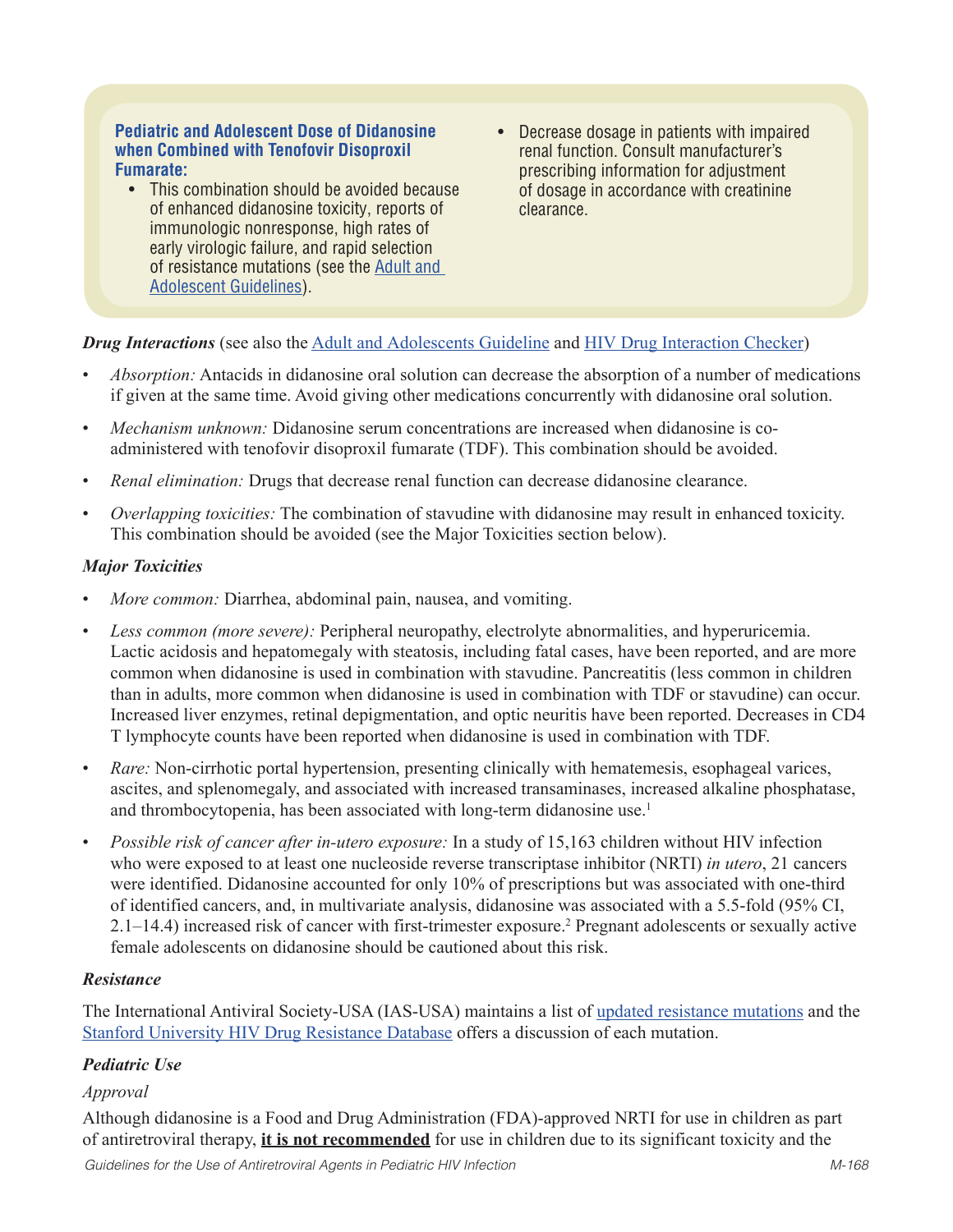availability of safer agents.

# *Dosing*

# *Standard Dose in Children Aged >8 Months*

The standard dose of didanosine oral solution in children aged  $>8$  months is 120 mg/m<sup>2</sup> of body surface area twice daily.<sup>3,4</sup> Doses higher than 180 mg/m<sup>2</sup> of body surface area twice daily are associated with increased toxicity.<sup>5</sup>

## *Special Considerations for Children Aged 2 Weeks to <8 Months*

For infants aged 2 weeks to 8 months, the FDA recommends 100 mg/m<sup>2</sup> of body surface area per dose twice daily. However, because pharmacokinetic (PK) differences in younger infants (aged 2 weeks–3 months) compared with older children raise concerns for increased toxicity in this younger age group, the Panel on Antiretroviral Therapy and Medical Management of Children Living with HIV recommends a dose of 50 mg/ m<sup>2</sup> of body surface area twice daily for infants aged 2 weeks to 3 months, with an increase to 100 mg/m<sup>2</sup> of body surface area per dose twice daily at 3 months, and finally increasing to 120 mg/m<sup>2</sup> of body surface area per dose twice daily at age 8 months (as discussed above).

### *Frequency of Administration (Once Daily or Twice Daily)*

In those aged >3 years, a once-daily dosing regimen may be preferable to promote adherence, and multiple studies support the favorable PKs and efficacy of once-daily dosing of 240 mg/m<sup>2</sup> of body surface area.<sup>6</sup>

### *Food Restrictions*

Although the prescribing information recommends taking didanosine on an empty stomach, this is impractical for infants who must be fed frequently, and it may decrease medication adherence by increasing regimen complexity. A comparison showed that systemic exposure measured by area under the curve was similar whether didanosine oral solution was given to children with or without food; absorption of didanosine administered with food was slower and elimination more prolonged.<sup>7</sup> To improve adherence, some practitioners administer didanosine without regard to timing of meals. Studies in adults suggest that didanosine can be given without regard to food.8,9 A European study dosed didanosine oral solution as part of a four-drug regimen either 1 hour before or 1 hour after meals, but allowed the extended-release formulation to be given without food restriction. The study showed good virologic outcome with up to 96 weeks of follow-up.10

# **References**

- 1. Scherpbier HJ, Terpstra V, Pajkrt D, et al. Noncirrhotic portal hypertension in perinatally HIV-infected adolescents treated with didanosine-containing antiretroviral regimens in childhood. *Pediatr Infect Dis J*. 2016. Available at http:// www.ncbi.nlm.nih.gov/pubmed/27167116.
- 2. Hleyhel M, Goujon S, Delteil C, et al. Risk of cancer in children exposed to didanosine *in utero*. *AIDS*. 2016;30(8):1245-1256. Available at http://www.ncbi.nlm.nih.gov/pubmed/26854809.
- 3. Fletcher CV, Brundage RC, Remmel RP, et al. Pharmacologic characteristics of indinavir, didanosine, and stavudine in human immunodeficiency virus-infected children receiving combination therapy. *Antimicrob Agents Chemother*. 2000;44(4):1029-1034. Available at http://www.ncbi.nlm.nih.gov/pubmed/10722507.
- 4. Nacro B, Zoure E, Hien H, et al. Pharmacology and immuno-virologic efficacy of once-a-day HAART in African HIVinfected children: ANRS 12103 phase II trial. *Bull World Health Organ*. 2011;89(6):451-458. Available at http://www. ncbi.nlm.nih.gov/pubmed/21673861.
- 5. Butler KM, Husson RN, Balis FM, et al. Dideoxyinosine in children with symptomatic human immunodeficiency virus infection. *N Engl J Med*. 1991;324(3):137-144. Available at http://www.ncbi.nlm.nih.gov/pubmed/1670591.
- 6. King JR, Nachman S, Yogev R, et al. Single-dose pharmacokinetics of enteric-coated didanosine in HIV-infected children. *Antivir Ther*. 2002;7(4):267-270. Available at http://www.ncbi.nlm.nih.gov/pubmed/12553481.